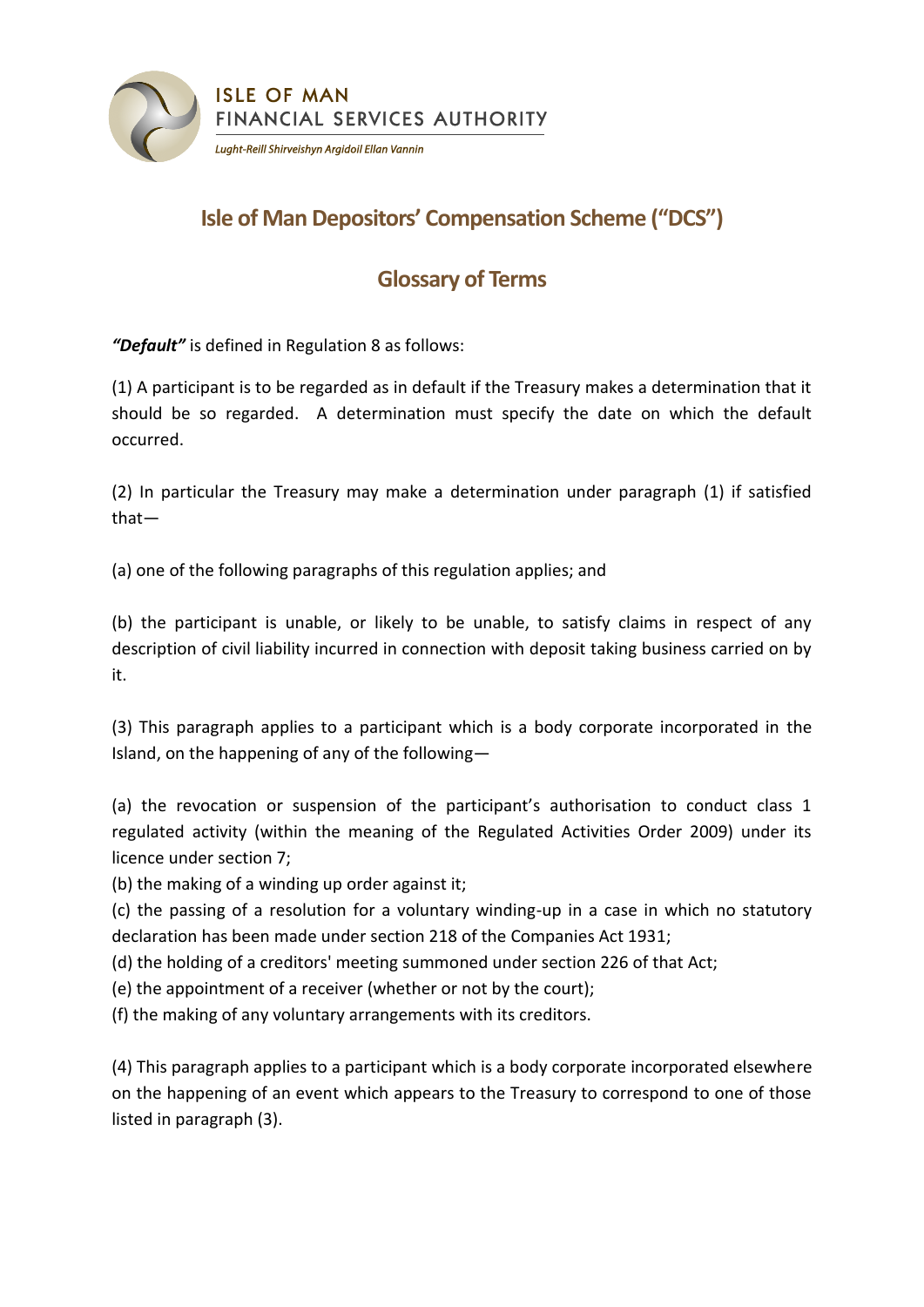(5) This paragraph applies to a participant if it does not have sufficient resources available to it to meet its expected liabilities.

*"Eligible protected deposit"* is defined in Regulation 9 as follows:

(1) An eligible protected deposit liability is the total liability of the participant to the depositor in respect of the principal and accrued interest on sterling and foreign currency deposits in the name of the depositor at the time of the default and made with an Isle of Man office of the participant.

(2) Interest arising on an eligible protected deposit liability after the date of default is payable on such basis and at such rate as the Scheme Manager may determine.

(3) The Scheme Manager may require that proof of the debt which gives rise to any liability has been lodged with the liquidator, receiver or administrator (as the case requires) of the participant or to such person as appears to the Scheme Manager to correspond as nearly as may be to a liquidator, receiver or administrator.

(4) Subject to paragraphs (5) and (6), in determining the amount of an eligible protected deposit due to any person —

(a) separate deposits in the same ownership are aggregated and treated as one deposit;

(b) a deposit in the joint names of 2 or more individuals is treated as if each such person were the holder of a separate deposit of an amount equal to the total deposit divided by the number of persons in whose names it was held unless sub-paragraph (c), (d) or (e) applies; (c) a deposit held by a partnership is treated as one deposit;

(d) a deposit held by a trustee of a settlement, a bare trustee or a nominee (in each case) for other persons is treated as one deposit only;

(e) a deposit by an individual for that individual's descendants (or any of them) is treated as if each of the descendants for whom it is held (the unascertained and unborn at the date of default being disregarded for the purposes of this paragraph) were the holder of a separate deposit of an amount equal to the total deposit divided by the number of individuals for whom it is held;

(5) If the deposit is in a currency other than sterling, it shall be converted into sterling for the purposes of the Scheme by reference to the middle market rate on the date of the default.

(6) In the event of the death of the holder of an eligible protected deposit the estate of the deceased has the same right of claim as the deceased would have had on date of default had the deceased been alive at that date.